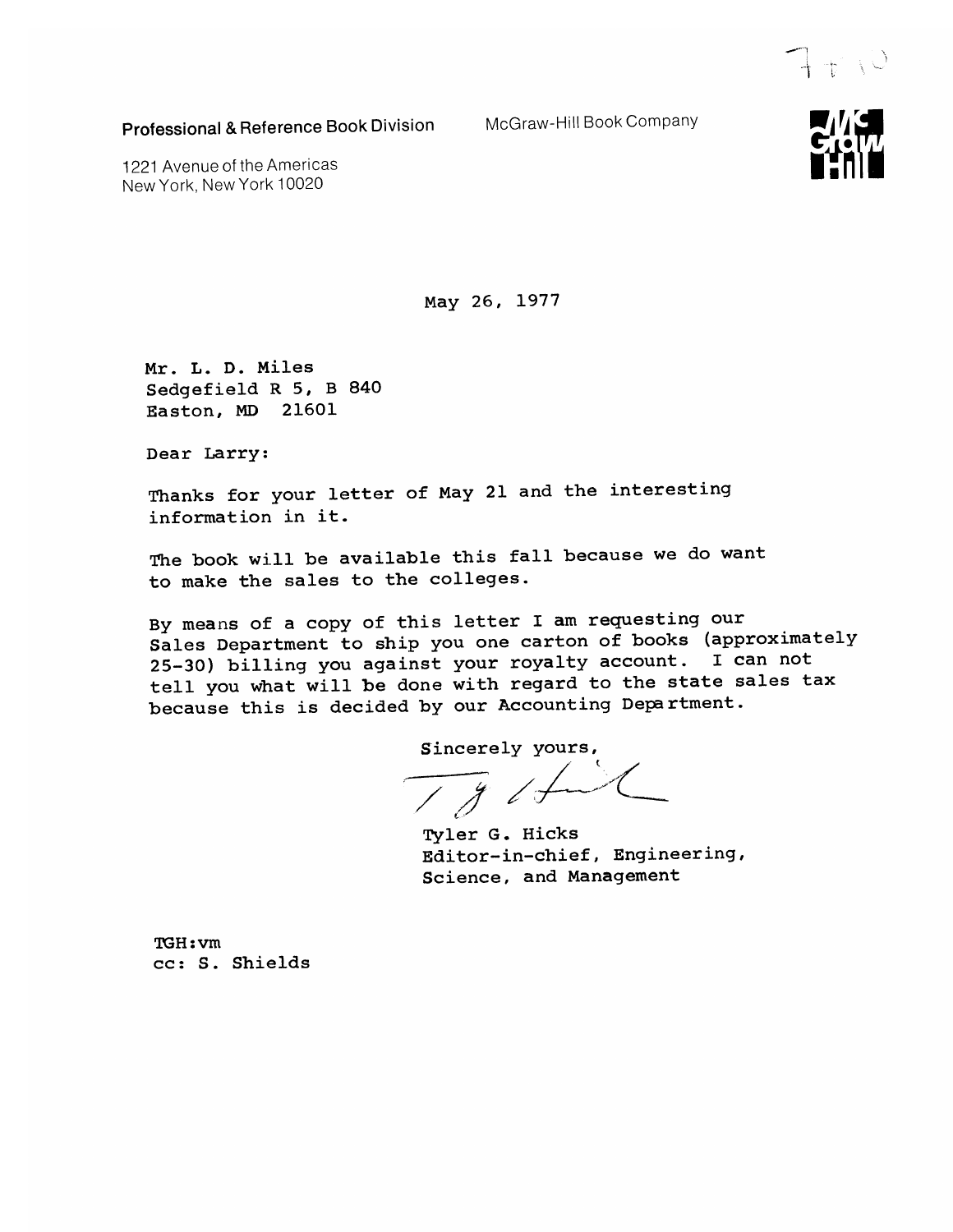See also enclosure "B". They are pages from the prepared material showing the nature of the course and the use of our text. LDM

### May 21.1977

Tyler Hicks, Editor in Chief<br>McGraw-Hill Book Co 1221 Avenue of the Americas New York, MV 10020

Good Morning Ty;

professional company

 $\sim$   $\,$   $\,$   $\,$ 

Its been a long time, but I've thought lots about you.

 $\mathcal{A}^{\mathcal{A}}$  , which is the contribution of the contribution of  $\mathcal{A}$ 

The need for Value Analysis, the strength of Value Analysis and the continueing sales efforts of mysely and others is starting to bear fruit.

Please read enclosure " $A$ " - the "punch" I gave it at the SAVE National Convention two years ago.

Now actions to teach the subject in requiar college undergraduate courses is growing in several areas.

One is the action of Donald Parker, one of the heads of the Value Engineering - which they now call Value Management - for/ US government.

1. He has two colleges, perhaps three, commited to provide a requiar course to under-graduates, credited the same as their courses of preparation for elec. engrg., mech. eng., acctg,  $1aw$ ,  $etc.$ 

2. To do that he selected mmr book, second edition as the text.

3. He agreed to write the work manuel, the lesson plans, the tests, the test schedule, the grading system etc to be available in June. At his request, I have already read and made a few important changes to over 200 pages of typed sheets.

4. The colleges want assurance that the books will be available this fall. I have told them that they will be available, but we need confirmation from you, and assurance of adaquate planning.

5 Don expects the number of universities teaching it to double or triple each year for a few years.

This will slowly bring great benefit to industry and government.

Please ship to me a unit box of books (prox.25 or 30) billing them to my royality account. My sales discount is, as you will recall, 33 1/3%. Since, it is my belief that McGraw-Hill does not have a company owned bookstore in Maryland, no state tax should be charged.

Larry Wies

Warmest Regards.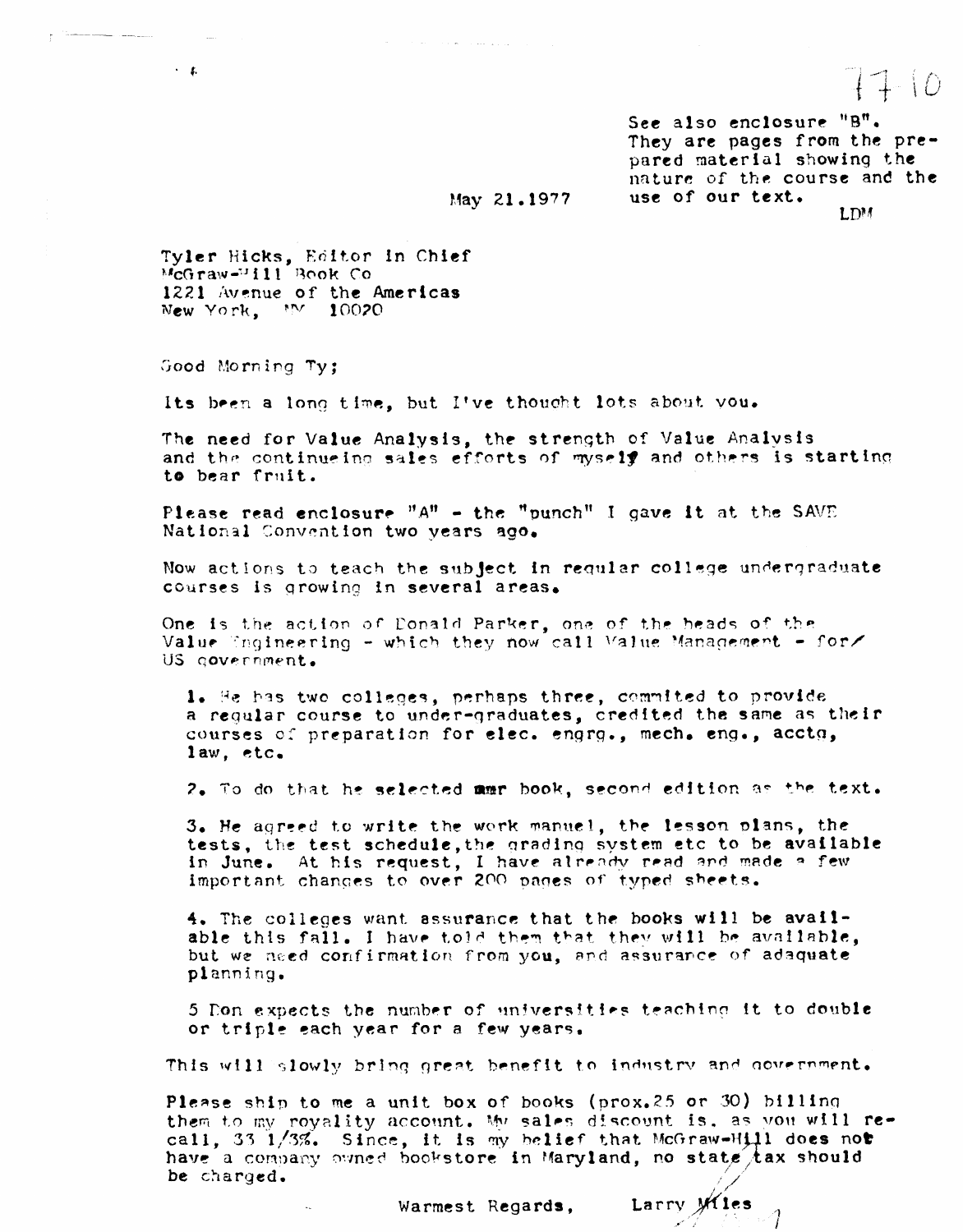SUPPLEMENTAL READING

to the text

Techniques of Value Analysis and Engineering (second edition) by

Lawrence **D,** Miles

### CONTENTS

Part **1,**  History. application and definitions

Part 2, Aesthetics and worth

Part **3.**  Beginning a value study

Part 4. Group dynamics and human relations

Part 5, FAST diagramming

Part 6. Creativity

 $\bigcap$ 

Part 7. Judging ideas

Part 8, Complementary techniques

Part 9. Cost control and cost models

Part 10. Life cycle costing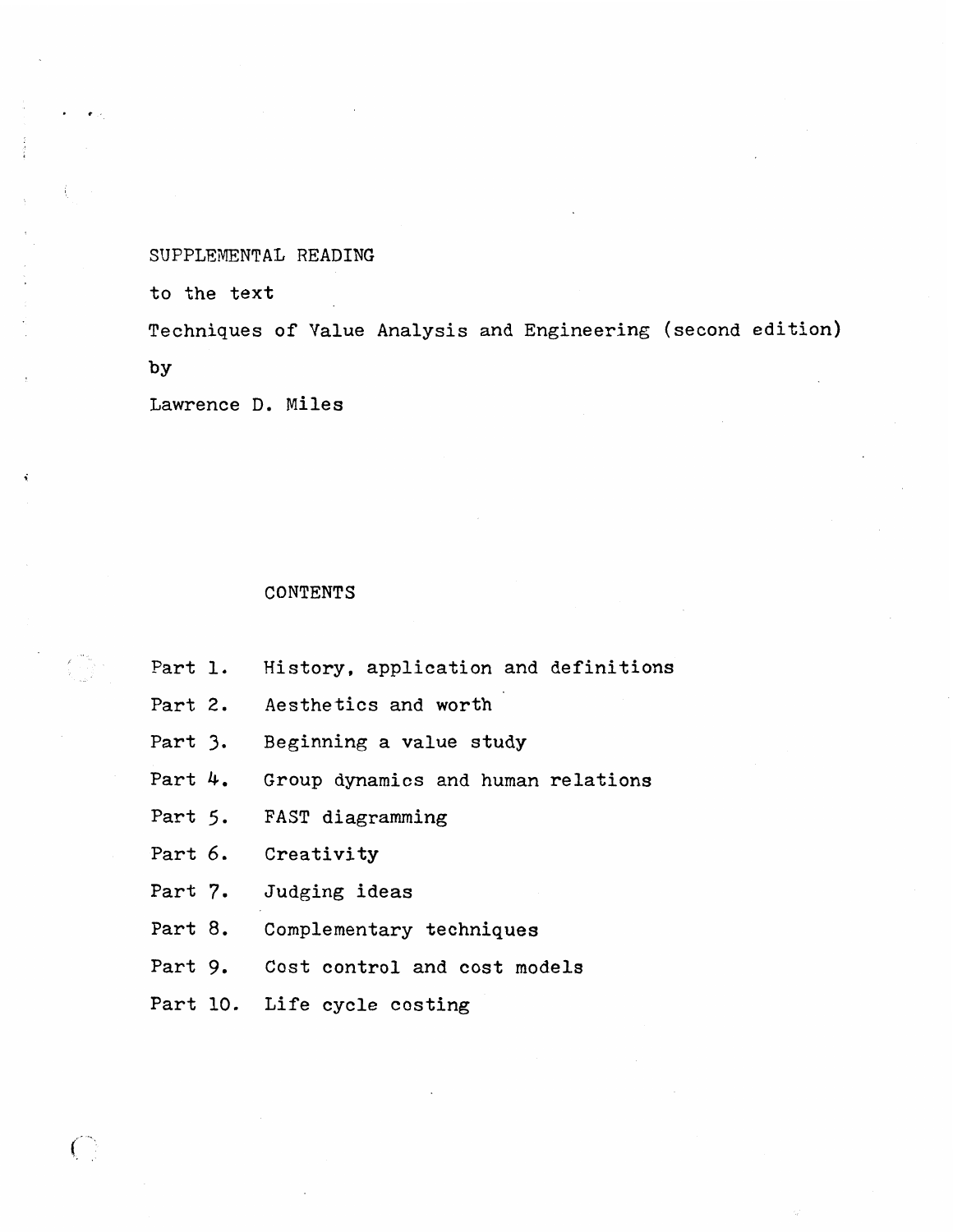# **Reading Assignment Summary**

| Session                 | Miles textbook                                    | Supplement          |
|-------------------------|---------------------------------------------------|---------------------|
| ı                       | Ch: 1, 6, 7, 18                                   | Part 1              |
| 2                       | Ch: 2, 3, $4$                                     | Part 2              |
| 3                       | $\text{ch}: 5$<br>Ch: 8 ppg 87-102, 125-160       | Part 3              |
| 4                       | Ch: 17 ppg 299-307                                | Part 5              |
| 5                       | Ch: 8 ppg 102-125                                 | Part $4$ , Part $6$ |
| 6                       | $\mathbf{ch}: \mathbf{10,}$<br>Ch: 17 ppg 305-312 | Part 7              |
| $\overline{\mathbf{z}}$ | Ch: 9                                             |                     |
| 8                       | Ch: 12                                            | Part 8              |
| 9                       |                                                   | Part 9              |
| 10                      |                                                   | Part 10             |
| 11                      | Ch: 11                                            |                     |
| 12                      |                                                   |                     |
| 13                      |                                                   |                     |
| 14                      | Ch: $13, 14, 15, 16$                              |                     |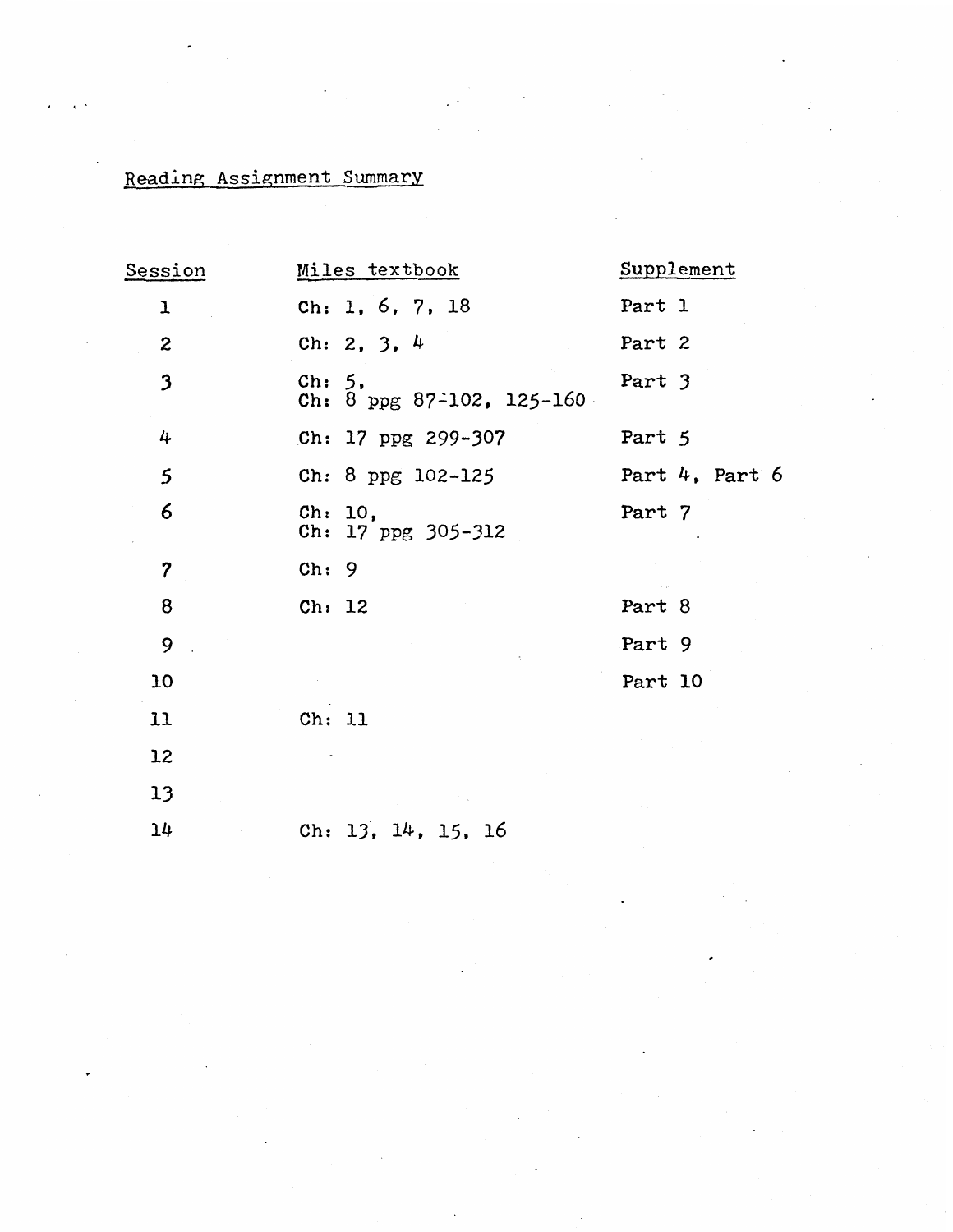### BASIS FOR GRADING

Reading comprehension quizzes will be given at the beginning of the following sessions on the assigned reading shown.

Written homework will be due at the beginning of the following sessions on the assignment. shown.

Mid-term and final examinations will be conducted during these sessions.

Oral presentation of individual value studies, with written outline, will be due at this session.

## Credit as a % of grade

| Quizzes           | $-10%$ |
|-------------------|--------|
| Homework          | $-10%$ |
| Mid-term exam     | $-25%$ |
| Oral presentation | $-25%$ |
| Final exam        | $-30%$ |

 $90 - 100$  . . A  $80 - 89$ . B  $70 79.$  $\mathcal{C}$  $60 - 69$ <br>0 - 59 :  $\mathbf D$  $F$ 

# **Items Sessions**

 $2, 3, 4, 5, 6$ . 8.9.10.11

 $2,3,4,5,6$ <br>9,10,12

7.13

 $12$ 

### Grade scale For CEU credit

|  |  | 70 - 100 pass satisfactorily         |  |
|--|--|--------------------------------------|--|
|  |  | $0 - 69$ . unsatisfactory completion |  |